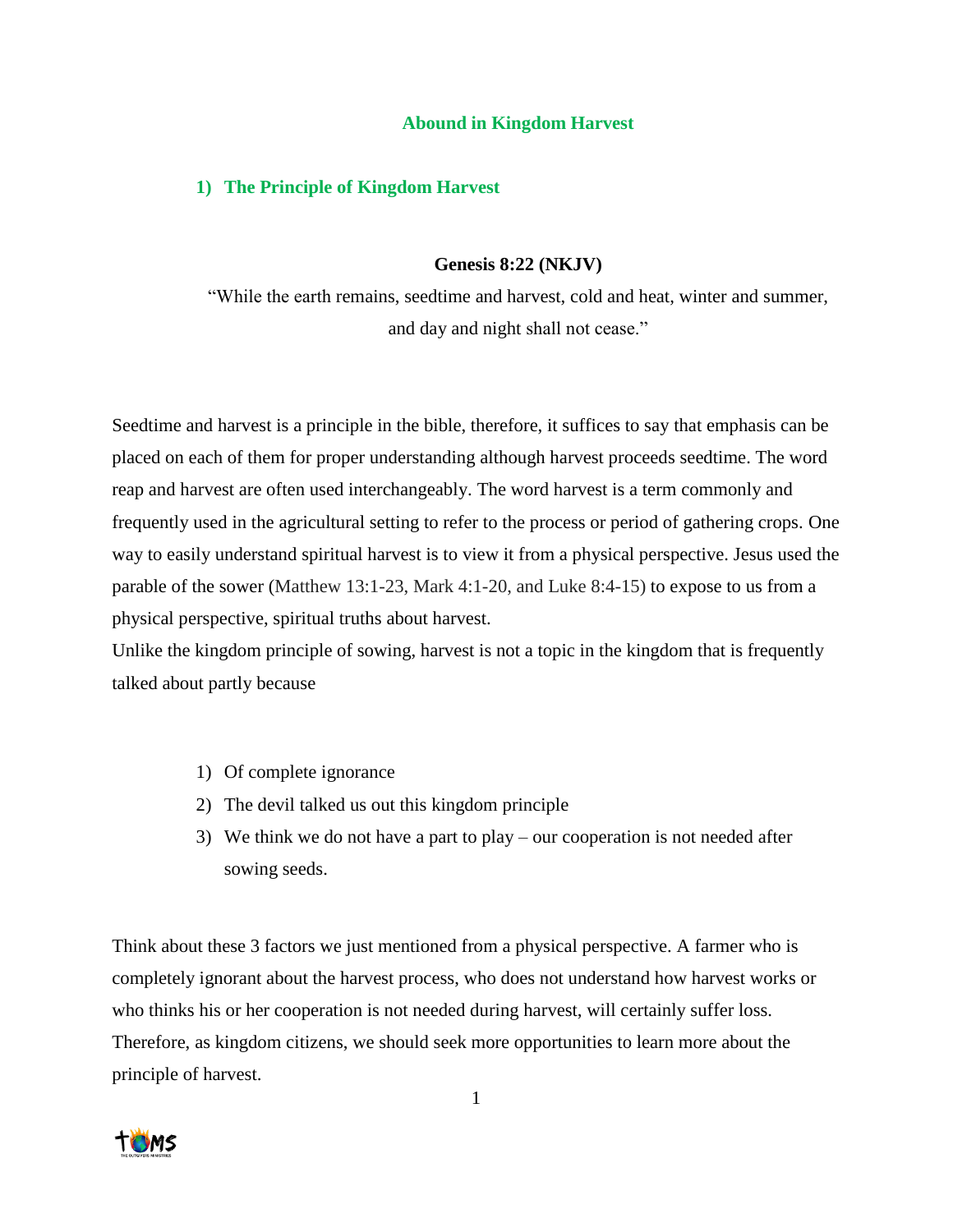Before getting into some details of the principle of harvest, there are quite a few things we can extrapolate from Genesis 8:22 which serves as the foundation of our studies with emphasis on harvest. It says "While the earth remains, seedtime and harvest, cold and heat, winter and summer, and day and night shall not cease."

- Kingdom Harvest is a principle in scripture. A principle is different from a miracle. Harvest can be miraculous and we will expound on that later but never forget that it is a principle. Simply defined, a miracle is an extraordinary event that is not explicable by natural or scientific laws and is therefore attributed to a divine power. A principle is a kind of rule, belief, or idea that guides a person. Therefore, when it comes to the principle of kingdom harvest, there are guiding rules in order to succeed. It is not automatic.
- Kingdom Harvest happens on earth. Therefore, expect to harvest. "While the earth" remains…" (Genesis 8:22 NKJV). There are earthly rewards which we can get through harvest and there are heavenly rewards as well. So, do not confuse these truths and let the enemy deceive you into thinking that you do not deserve to enjoy harvest here on earth.
- Kingdom Harvest proceeds seedtime. "While the earth remains, seedtime and harvest, (Genesis 8:22 NKJV). Seedtime precedes harvest according to this principle.
- Kingdom Harvest is a season and it is time sensitive. We understand from Ecclesiastes 3:1(NIV) "There is a time for everything, and a season for every activity under the heavens:"

It is time sensitive - Proverbs  $10:5$  (NIV) – "He who gathers crops in summer is a prudent son, but he who sleeps during harvest is a disgraceful son." There is a possibility to miss out during the harvest season.

- Still according to Genesis 8:22, we can say the principle of kingdom harvest is a relationship. A relationship to partner with God to become a blessing to God's children. Kingdom harvest is a way of God handing back responsibility to man. Or, giving man an opportunity to cooperate with Him in order to enjoy His benefits to man. A person who is comfortable living according to principle, is a person who enjoys the gift of relationship. Kingdom harvest brings that to the table.
- Kingdom Harvest is man's responsibility, not God's. Reaping is not automatic.

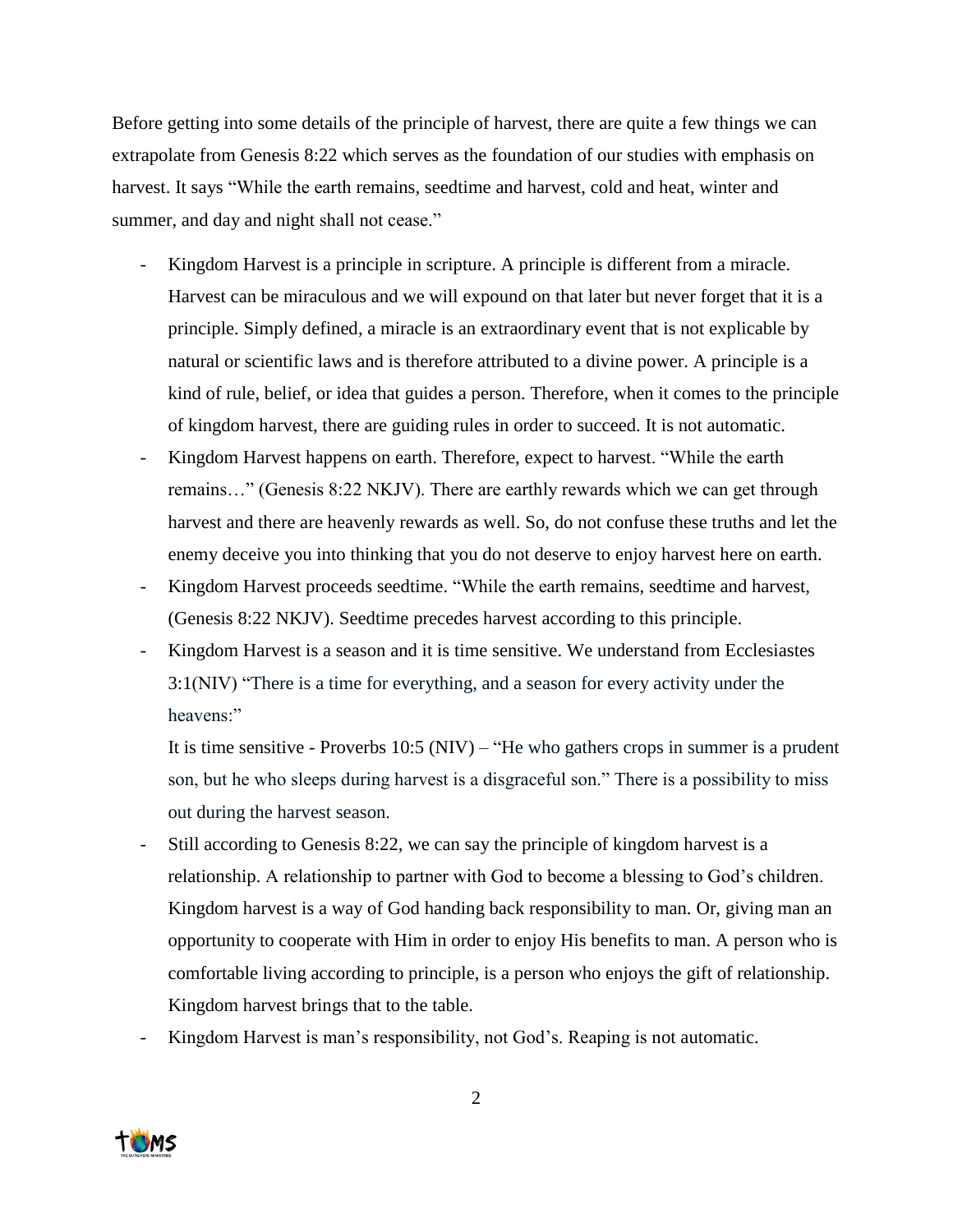- Kingdom Harvest/reaping is by faith. Ecclesiastes 11:4 (NIV) "Whoever watches the wind will not plant; whoever looks at the clouds will not reap. In the kingdom, harvest/reaping is guided by a word from the Lord". When you receive a word from the Lord whether or not conditions are unfavorable, still harvest.
- Kingdom Harvest is a spirit led activity. Meaning it is godly, not carnal. It is not something done by the rule of the flesh, rather the spirit and that is why we established in the previous point that it is by faith. For example, Genesis 26:1-6, 12-13 about Isaac.

### **Genesis 26:1-6 (NIV)**

Now there was a famine in the land—besides the previous famine in Abraham's time—and Isaac went to Abimelek king of the Philistines in Gerar. The LORD appeared to Isaac and said, "Do not go down to Egypt; live in the land where I tell you to live. **<sup>3</sup>**Stay in this land for a while, and I will be with you and will bless you. For to you and your descendants I will give all these lands and will confirm the oath I swore to your father Abraham. I will make your descendants as numerous as the stars in the sky and will give them all these lands, and through your offspring all nations on earth will be blessed, because Abraham obeyed me and did everything I required of him, keeping my commands, my decrees and my instructions." So Isaac stayed in Gerar.

#### **Genesis 26:12-13 (NIV)**

Isaac planted crops in that land and the same year reaped a hundredfold, because the LORD blessed him. The man became rich, and his wealth continued to grow until he became very wealthy.

It is noteworthy to restate that as kingdom citizens, we sow in faith and we harvest/reap in faith. The principle of seedtime and the principle of harvest work together. Genesis 8:22 (NKJV)

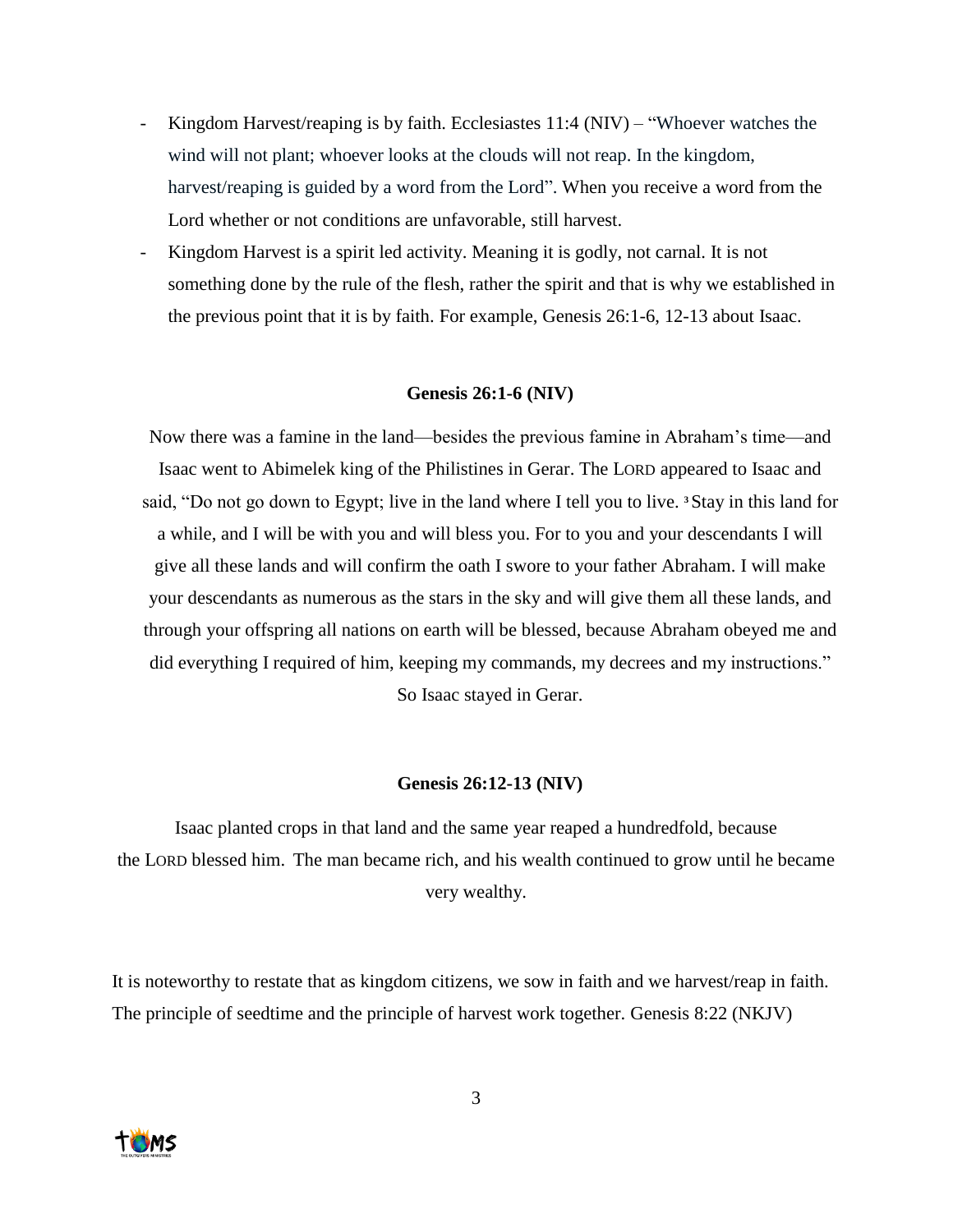"While the earth remains, seedtime and harvest, cold and heat, winter and summer, and day and night shall not cease."

#### **2) Kingdom Harvest Highlights!**

#### **Luke 5:1-7 (NIV)**

- One day as Jesus was standing by the Lake of Gennesaret, the people were crowding around him and listening to the word of God. He saw at the water's edge two boats, left there by the fishermen, who were washing their nets. He got into one of the boats, the one belonging to Simon, and asked him to put out a little from shore. Then he sat down and taught the people from the boat. When he had finished speaking, he said to Simon, "Put out into deep water, and let down the nets for a catch." Simon answered, "Master, we've worked hard all night and haven't caught anything. But because you say so, I will let down the nets." When they had done so, they caught such a large number of fish that their nets began to break. So they signaled their partners in the other boat to come and help them, and they came and filled both boats so full that they began to sink.
	- **Obedience** is the starting point when it comes to kingdom harvest. Obedience is a qualifier for harvest and a principle clearly stated in the word of God and should be fully embraced. Luke 5:3 (NIV) – "He got into one of the boats, the one belonging to Simon, and asked him to put out a little from shore. Then he sat down and taught the people from the boat". The understanding when we read into the story is that Peter obeyed the Lord and as a result, the Lord was able to preach the kingdom of God to the multitudes from his boat. It was because of obedience that Isaac was able to stay in Gerar during a famine such that he planted and reaped a hundredfold harvest.

Obedience to the truth that our cooperation is needed in the harvest process. Obedience to the truth that harvest is a kingdom principle.

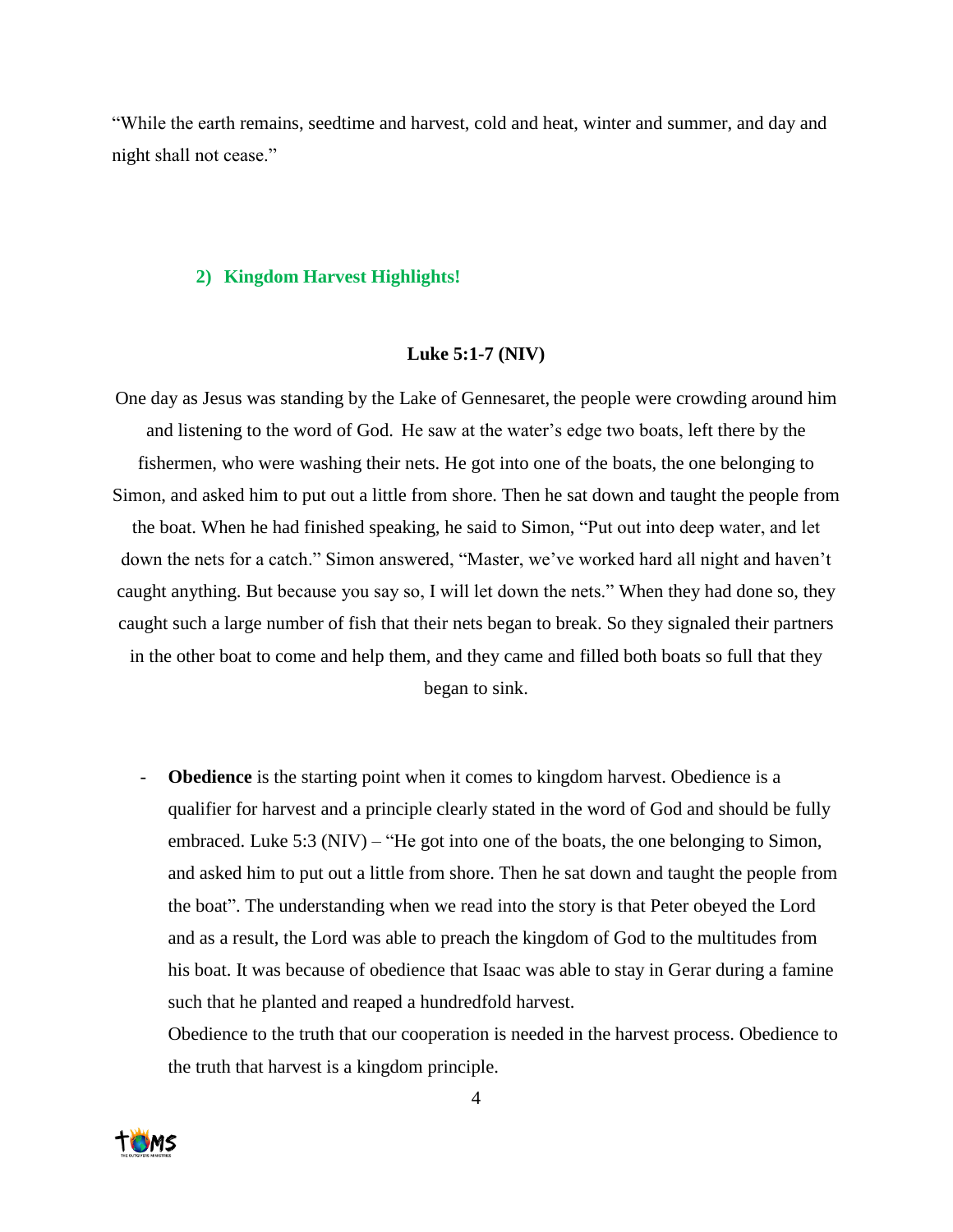Obedience in harvest will mean harvesting where He says you should harvest; when He says it; the way He says it; how it should be done. This will require your ability to hear from Him and talk with Him.

- **Faith** Verse 4; "When he had finished speaking, he said to Simon, "Put out into deep water, and let down the nets for a catch." Peter received a word from the Lord prior to his great harvest. The word he received was the only guarantee he had that he will harvest despite his past failures. It is worth restating here that harvest is by faith and it is spirit led. A word from the Lord makes all the difference when it comes to harvest. Can you have faith enough to minister to God's children while patiently waiting for your own word (instruction) when it comes to harvest? We are looking at faith in two aspects; a) Faith when it comes to investing the message of the kingdom in others.
	- b) Faith when it comes to receiving a word for your circumstance (in this case harvest).
- **Trust –** Past failures can become hindrances to kingdom harvest and that is why it takes a person of trust to experience harvest, the kingdom way. We are told in verse 1 and 2 – "One day as Jesus was standing by the Lake of Gennesaret, the people were crowding around him and listening to the word of God. He saw at the water's edge two boats, left there by the fishermen, who were washing their nets". The reason why the fishermen were washing their nets is because they had toiled all night but no catch. However, Peter trusted the Lord well enough to launch out into the deep in order to get a great harvest. How well we trust the Lord will determine how great our harvest will be.
- **Diligence** One guarantee we have when we sow is that we will harvest. Also, we need to understand that when we diligently attend to the seasons of our lives, harvest will not pass us by.

Proverbs 10:4-5 (NIV) - "Lazy hands make for poverty, but diligent hands bring wealth. He who gathers crops in summer is a prudent son, but he who sleeps during harvest is a disgraceful son".

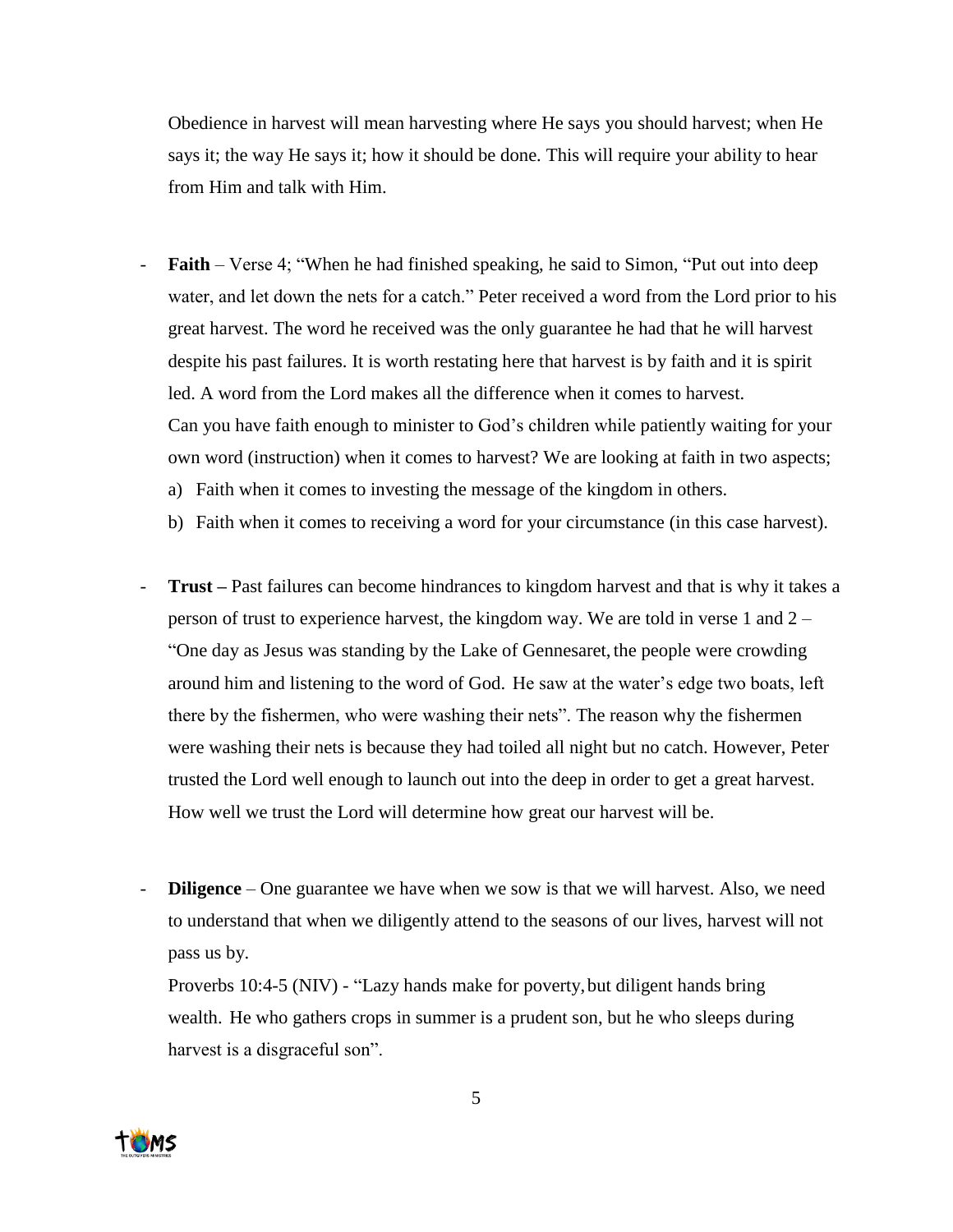Proverbs 20:4 (NKJV) – "The lazy *man* will not plow because of winter; He will beg during harvest and *have* nothing".

#### **3) Myths Vs. Truths to Kingdom Harvest**

- Kingdom harvest is automatic – God requires our cooperation.

- You will reap (harvest) a hundredfold when you sow – Many factors come into play after sowing in order to guarantee a hundredfold return. That is why there is something known as the 30fold, 60fold and 100fold when it comes to harvest. It is possible to get no fold when you do not reap.

- We only receive our harvest in heaven – As long as the earth remains, seedtime and harvest. Genesis 8:22 (NKJV) - "While the earth remains, seedtime and harvest, cold and heat, winter and summer, and day and night shall not cease."

- Kingdom harvest can be done at any time – Kingdom harvest is seasonal. Proverbs 10:4-5 (NIV) - "Lazy hands make for poverty,but diligent hands bring wealth. He who gathers crops in summer is a prudent son, but he who sleeps during harvest is a disgraceful son".

- You do not need to sow after harvest – it is a continues process. He gives seed to the sower and bread to the eater. The harvest process provides you with more opportunities to have seed in order to sow. Never stop sowing and never stop harvesting. Do it for as long as the earth remains. Galatians 6:9 (KJV) - And let us not be weary in well doing: for in due season we shall reap, if we faint not.

- You *only* reap what you sow – The bible says Galatians 6:7 (KJV) - Be not deceived; God is not mocked: for whatsoever a man soweth, that shall he also reap.

It does not say that what you sow is the only thing you will reap. There is something known as a miraculous harvest as seen in the case of Peter when he received a word from the Lord prior to his harvest. We are told in Luke 5:5-7 (NKJV) that

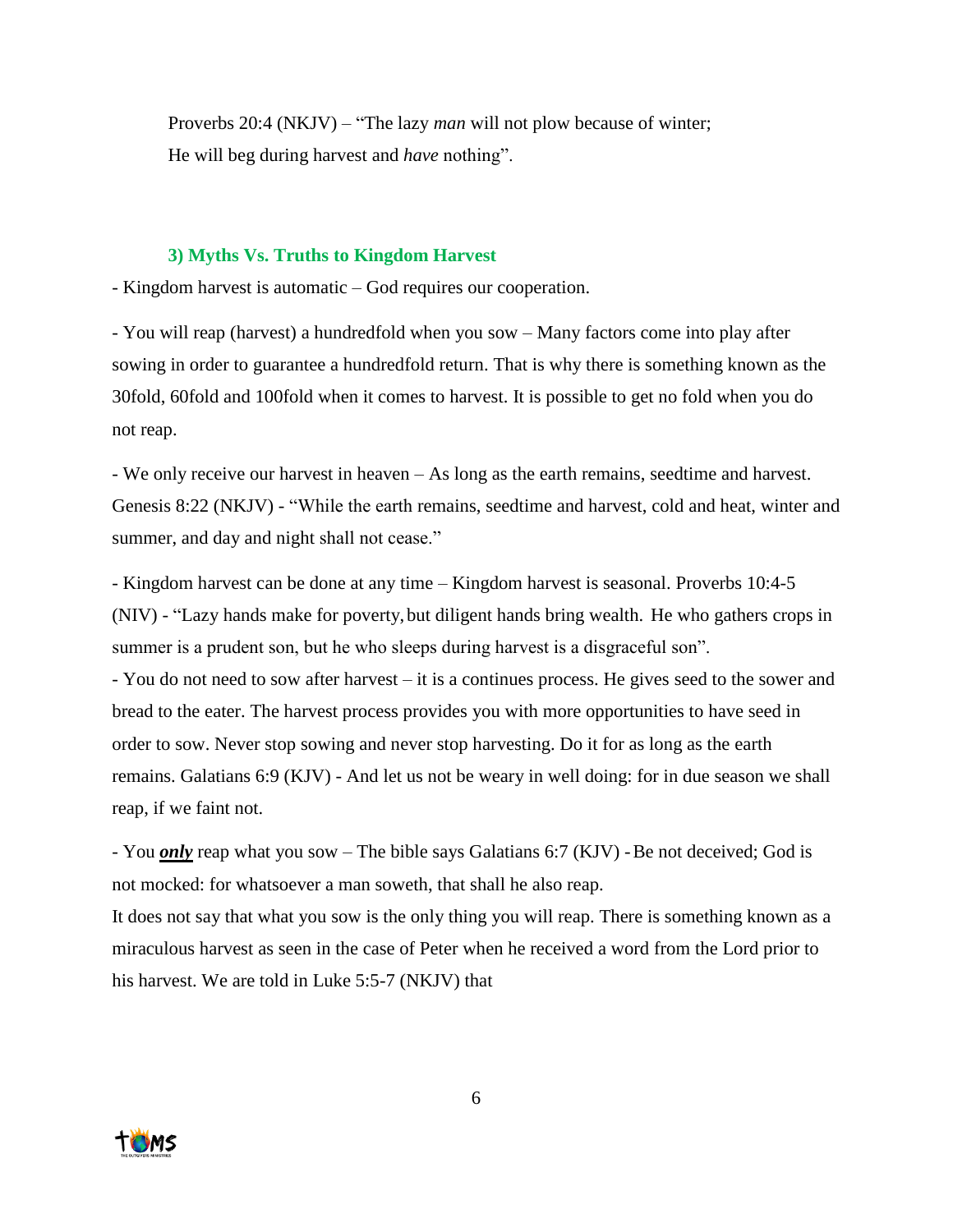Simon answered, "Master, we've worked hard all night and haven't caught anything. But because you say so, I will let down the nets." When they had done so, they caught such a large number of fish that their nets began to break. So they signaled their partners in the other boat to come and help them, and they came and filled both boats so full that they began to sink.

A miraculous harvest is relationship based. Meaning, many factors need to fall in place such as obedience, saith, trust, diligence, otherwise we limit our harvest quantity and quality. Please note that the miracle is more in the amount of harvest not the fact that you did not sow and should expect a harvest.

# **4) How to Reap a Harvest - Confessions Over Your Seed Sown (Awaking A Dormant Seed)**

Family, it is important that we reap a harvest and before we do so, it is important to understand the dynamics going on after a seed is sown. When we read

## **James 5:4 (NKJV)**

Indeed the wages of the laborers who mowed your fields, which you kept back by fraud, cry out; and the cries of the reapers have reached the ears of the Lord of Sabaoth.

We realize that the harvest cries out and the harvesters (reapers) cry out. If that is the case, how then do we relieve the harvest and the harvester? It gives us the answer, to cry out to the Lord of Sabaoth (The Lord of Angels armies).

We can begin by rebuking the enemy holding back our harvest, then release ministering angels to go bring our harvest.

Another way to guarantee our harvest is by speaking the word of God. The words of our mouth is very important when it comes to our harvest. Understand what the word has to say concerning your harvest, declare the word and make confessions in line with the word.

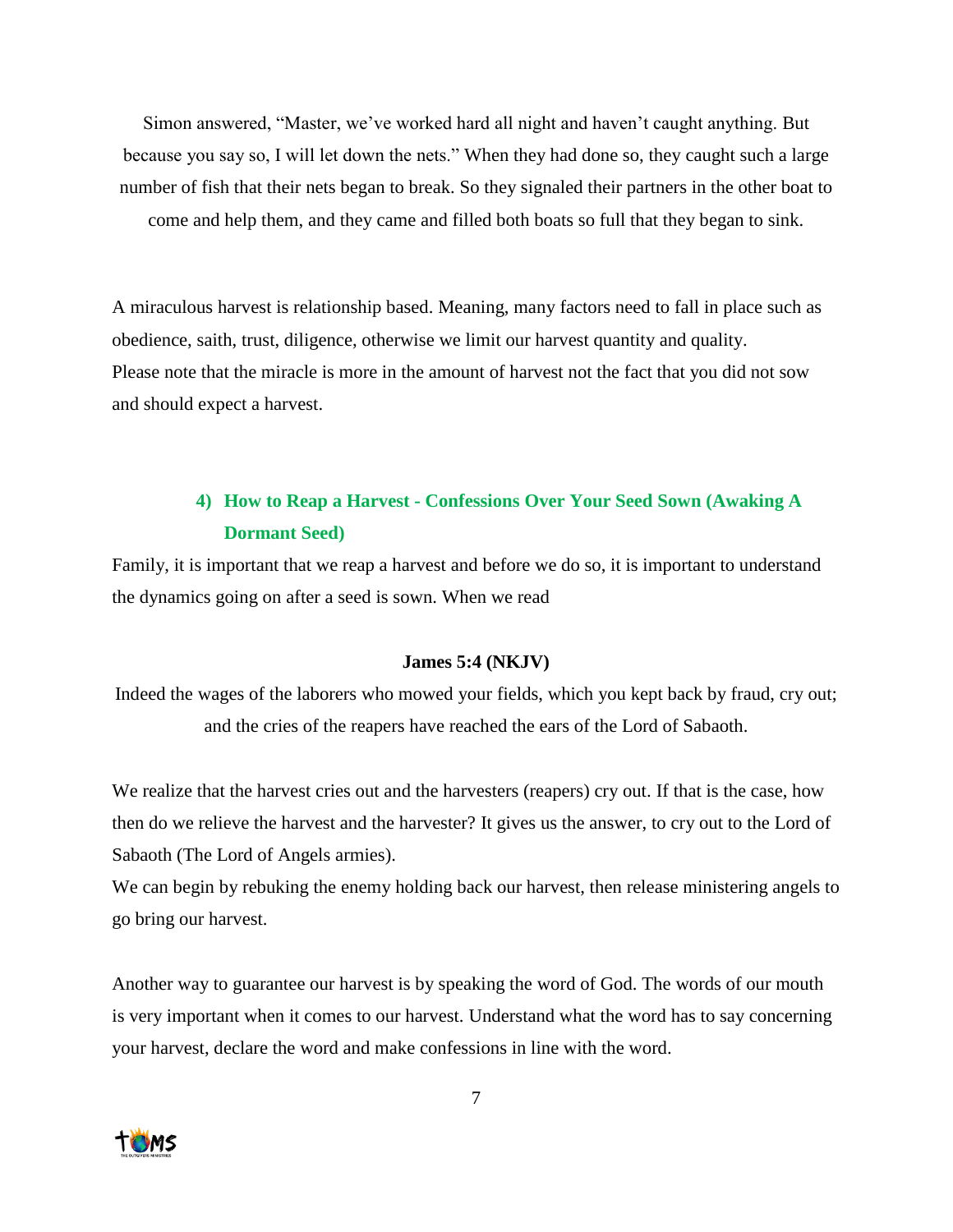**Let's begin… Part 1:**

#### **Genesis 8:22 NKJV**

"While the earth remains, seedtime and harvest, cold and heat, winter and summer, and day and night shall not cease."

Therefore, I sow my seeds in faith knowing that the principle of seedtime and harvest is working on my behalf/for me. Seed! Bring forth a harvest. I am expecting a harvest.

#### **Genesis 1:11 NKJV**

Then God said, "Let the earth bring forth grass, the herb *that* yields seed, *and* the fruit tree *that* yields fruit according to its kind, whose seed *is* in itself, on the earth"; and it was so.

Therefore, I have sown financial seeds and I am expecting them to produce after its own kind in the form of financial blessings/harvest.

#### **Mark 4:26-27 NKJV**

And He said, "The kingdom of God is as if a man should scatter seed on the ground, and should sleep by night and rise by day, and the seed should sprout and grow, he himself does not know

how.

Therefore, I am expecting every seed that I have sown to grow up, to spring up and to produce an abundant harvest.

## **Job 36:11 NKJV**

If they obey and serve *Him,* They shall spend their days in prosperity, And their years in pleasures.

Therefore, because I have been obedient to God and have sown my seeds, I expect my days to be filled with prosperity and my years with pleasure.

## **Psalm 115:12 and 14 NKJV**

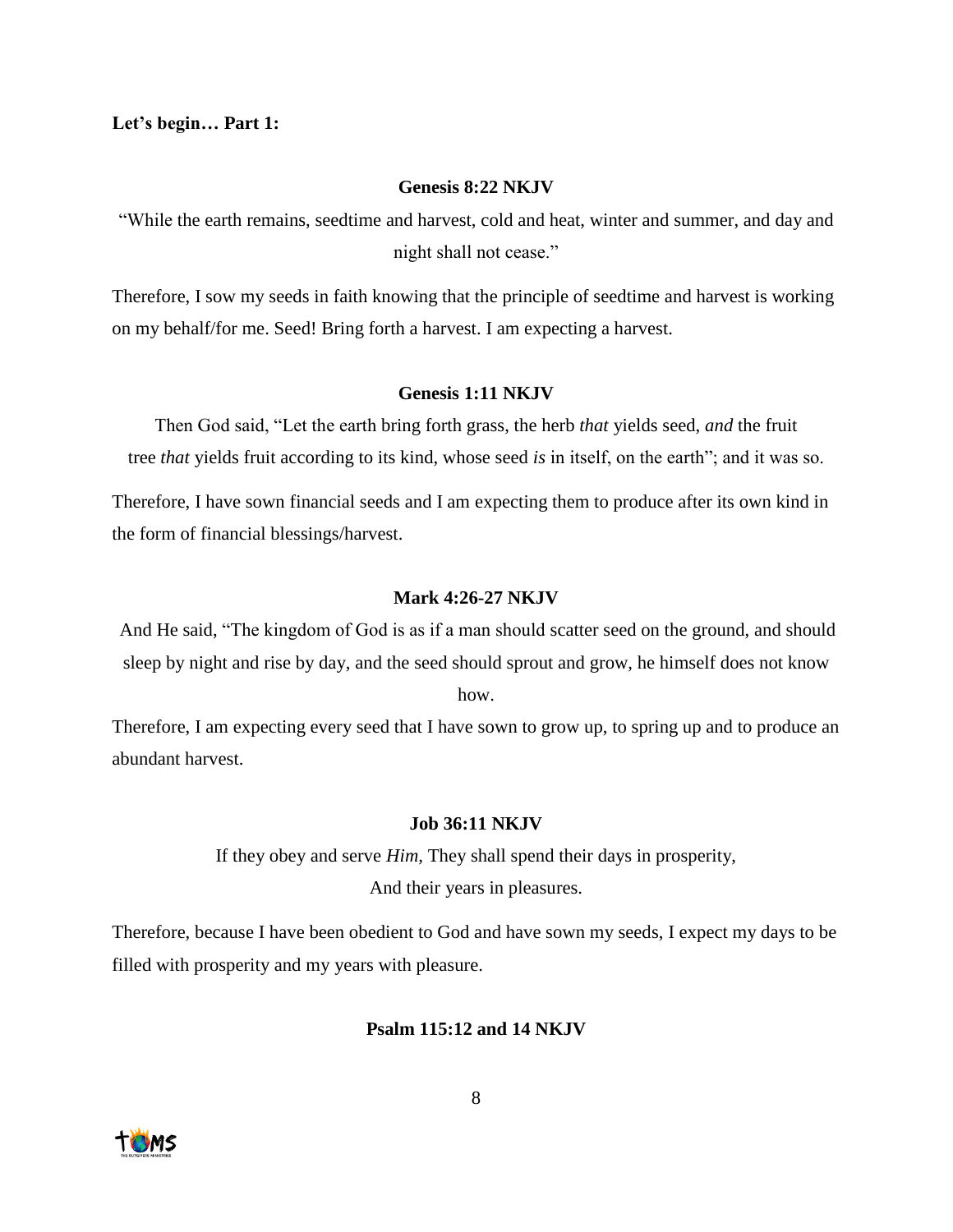The LORD has been mindful of *us;* He will bless us; He will bless the house of Israel; He will bless the house of Aaron. May the LORD give you increase more and more, You and your children.

Therefore, because God has seen my sowing His mind is continually on me, I am expecting more and more financial blessings and more and more financial increase to come into my life and into the life of my children.

#### **Luke 6:38 NKJV**

Give, and it will be given to you: good measure, pressed down, shaken together, and running over will be put into your bosom. For with the same measure that you use, it will be measured back to you."

Therefore, I am expecting good measure, pressed down and shaken together and running over harvest from every seed that I have sown.

## **2 Corinthians 9:6 NKJV**

But this *I say:* He who sows sparingly will also reap sparingly, and he who sows bountifully will also reap bountifully.

Therefore, I am expecting a bountiful harvest because I am a bountiful sower.

#### **2 Corinthians 9:8 NKJV**

And God *is* able to make all grace abound toward you, that you, always having all sufficiency in all *things,* may have an abundance for every good work.

Therefore, I am expecting to have all sufficiency, more than enough, abounding in financial blessings so that I am able to sow into every good work as the Holy spirit impresses upon me.

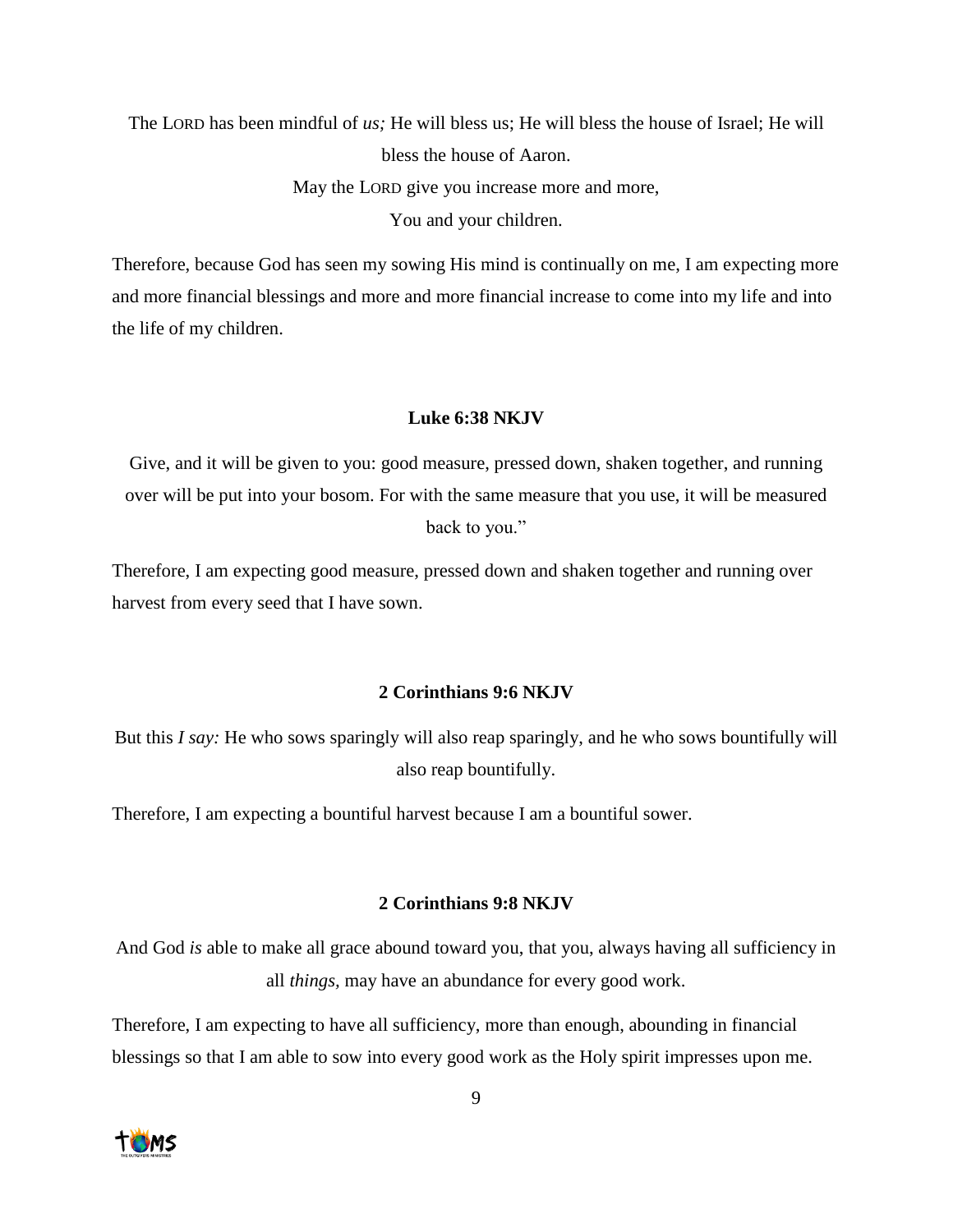## **2 Chronicles 20:20 NKJV**

So they rose early in the morning and went out into the Wilderness of Tekoa; and as they went out, Jehoshaphat stood and said, "Hear me, O Judah and you inhabitants of Jerusalem: Believe in the LORD your God, and you shall be established; believe His prophets, and you shall prosper."

Therefore, since I do believe in the Lord my God and I believe what His prophet has spoken about in 2019 being my year of the "place of abundance", I am expecting this each day of this year for the word to come to pass in my life. So be it. In Jesus Name.

## **Part 2: Let's…**

- Water our seeds
- Expect a harvest
- Keep the weeds out of our harvest

## **Isaiah 30:23 NASB**

Then He will give you rain for the seed which you will sow in the ground, and bread from the yield of the ground, and it will be rich and plenteous; on that day your livestock will graze in a roomy pasture.

Therefore, because the Lord will give me rain for the seed with which I have sown to the ground, I will reap a rich and plenteous harvest.

### **Jeremiah 31:5 NIV**

"Again you will plant vineyards on the hills of Samaria; The planters will plant and will enjoy them.

Therefore, I am a planter (a seed sower) and every seed I plant, I will enjoy.

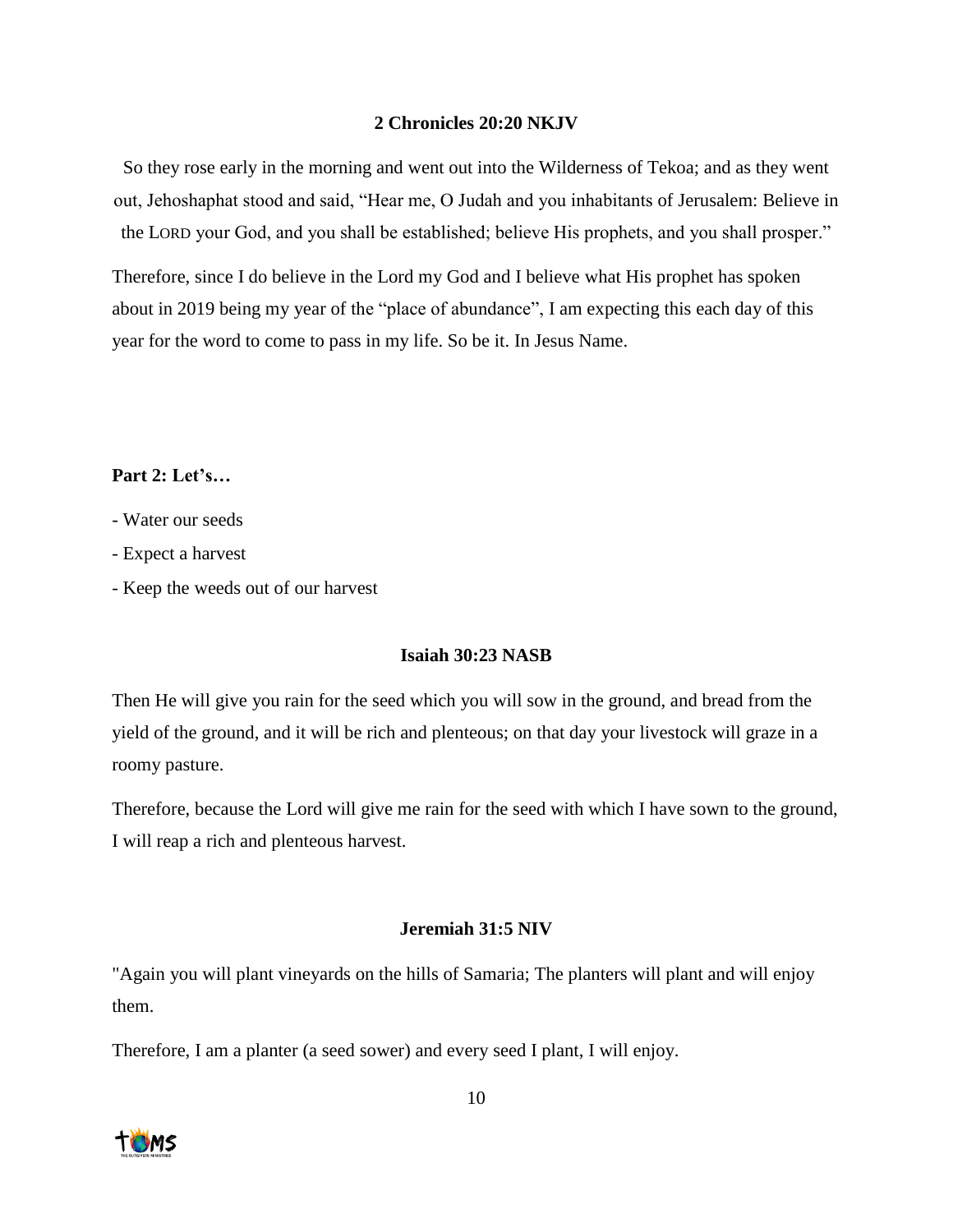#### **James 3:18 NASB**

And the seed whose fruit is righteousness is sown in peace by those who make peace.

Therefore, I am a peacemaker, I have sown in peace and I will reap a harvest of righteousness.

## **Psalm 126:5-6 NASB**

Those who sow in tears shall reap with joyful shouting. He who goes to and fro weeping, carrying his bag of seed, Shall indeed come again with a shout of joy, bringing his sheaves with him.

Therefore, every seed I sowed sacrificially, I will reap and reap joyfully.

## **Galatians 6:9 NIV**

Let us not lose heart in doing good, for in due time we will reap if we do not grow weary.

Therefore, because I have not grown weary in sowing my seeds and praying for a harvest, I expect to reap a great harvest.

## **5) Kingdom Harvest is a Principle and can be Miraculous**

Miraculous harvest do not usually come from very obvious places so it will be unwise to precalculate the medium through which the Lord will bless you. Obedience and faith are the key to miraculous harvest.

-When you act in faith by doing what God delights in, you can be guaranteed the miraculous (hundredfold plus) harvest in 2 Corinthians 9:8.

2 Corinthians 9:8 (MSG)- God can pour on the blessings in astonishing ways so that you're ready for anything and everything, more than just ready to do what needs to be done.

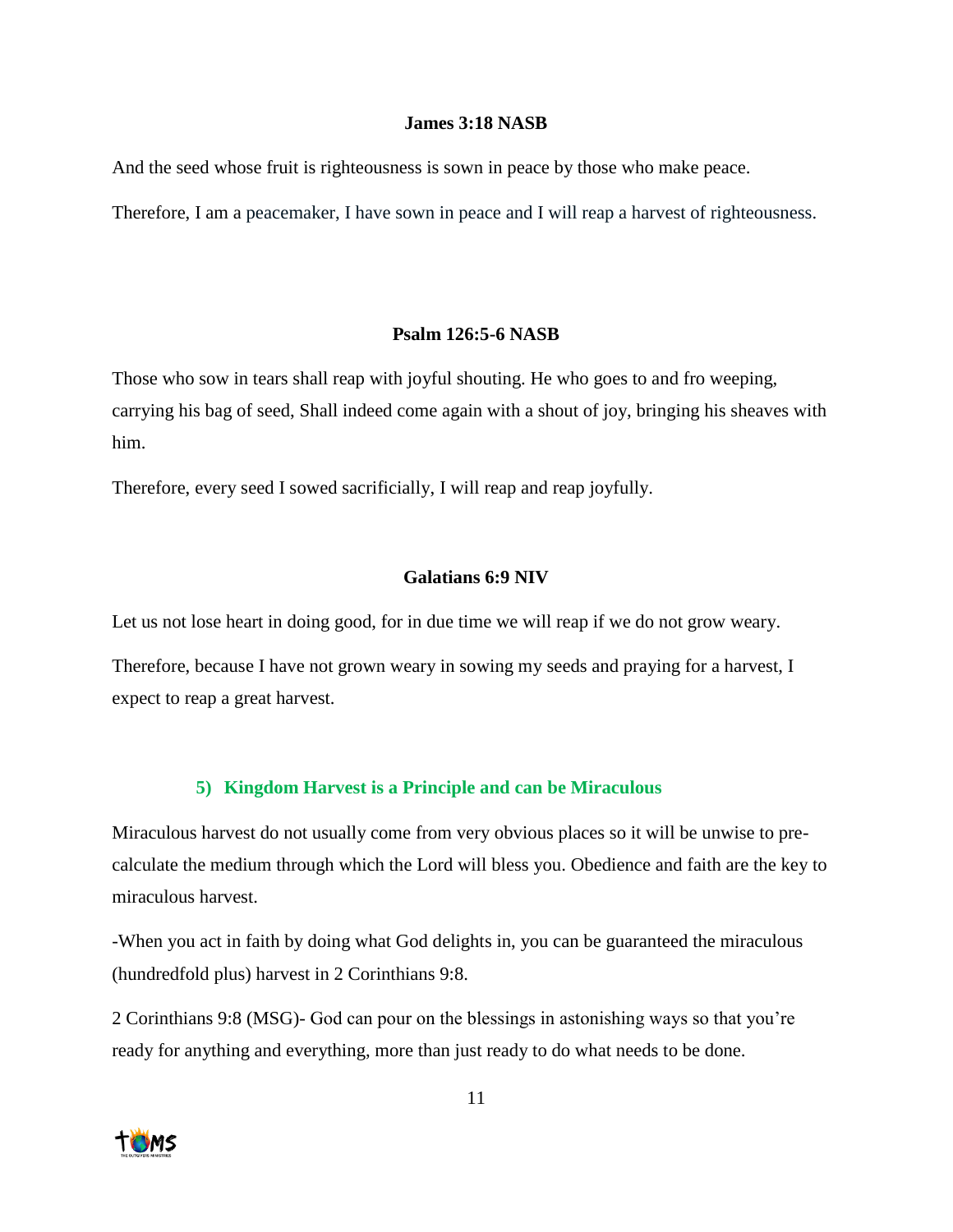So, how much is a hundredfold exactly? We often think of it as 100 times the original seed sown, but in reality it can be much greater than that. More accurately, the hundredfold return is simply the greatest possible return on any particular seed sown. For example, a hundredfold return on an grape fruit seed would be a strong, healthy tree that produces an abundance of high quality grape fruits every year. When we believe God for the hundredfold return in our lives, we believe for the greatest possible return on every seed we sow!

You can discover what the greatest possible return on your seed sown is by spending time with God in worship and prayer. After we tithe and sow seed, our role is to let Him reveal to us what we should believe for in regard to our harvest.

#### **-Isaac's harvest was a hundredfold and miraculous.**

a) He planted during famine and received a hundredfold harvest. Famine is not a time when farmers are encouraged to plant seeds. It was an unlikely condition to receive a harvest. Nevertheless, Isaac operated by faith and obedience. As a result, received his harvest.

#### **Genesis 26:1-6 (NIV)**

Now there was a famine in the land—besides the previous famine in Abraham's time—and Isaac went to Abimelek king of the Philistines in Gerar. The LORD appeared to Isaac and said, "Do not go down to Egypt; live in the land where I tell you to live. Stay in this land for a while, and I will be with you and will bless you. For to you and your descendants I will give all these lands and will confirm the oath I swore to your father Abraham. I will make your descendants as numerous as the stars in the sky and will give them all these lands, and through your offspring all nations on earth will be blessed, because Abraham obeyed me and did everything I required of him, keeping my commands, my decrees and my instructions." So Isaac stayed in Gerar.

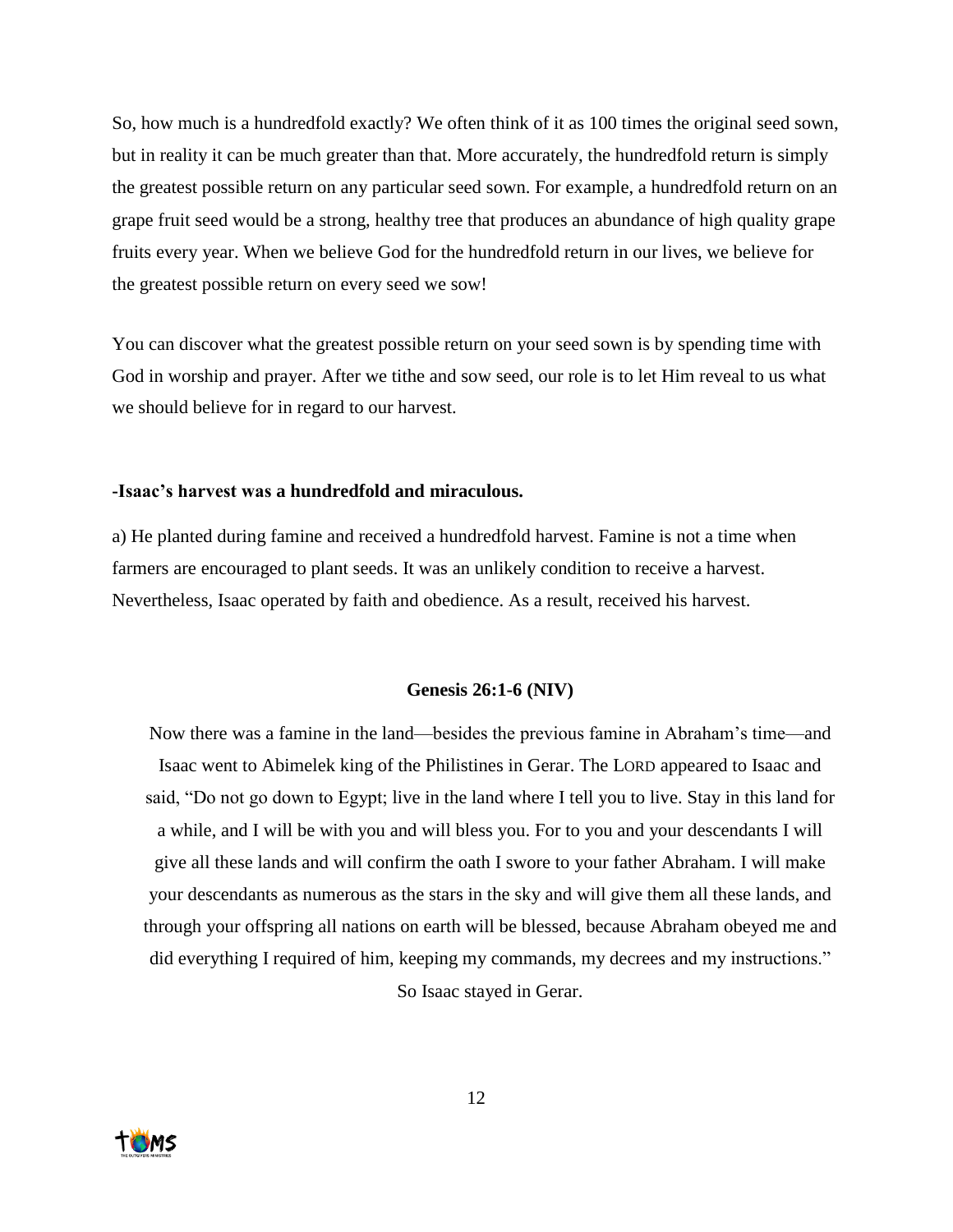#### **Genesis 26:12-13 (NIV)**

Isaac planted crops in that land and the same year reaped a hundredfold, because the LORD blessed him. The man became rich, and his wealth continued to grow until he became very wealthy.

## **-Peter's harvest was miraculous. It was miraculous because**

a) It took faith and obedience to do what Peter did. He was a professional and knew exactly what he meant when he said they had toiled all night and caught nothing. Nevertheless, he did not allow his professionalism, his fisherman knowledge, nor the disappointments and tiredness he felt superceed his faith and obedience.

#### **Luke 5:1-7 (NIV)**

One day as Jesus was standing by the Lake of Gennesaret, the people were crowding around him and listening to the word of God. He saw at the water's edge two boats, left there by the fishermen, who were washing their nets. He got into one of the boats, the one belonging to Simon, and asked him to put out a little from shore. Then he sat down and taught the people from the boat. When he had finished speaking, he said to Simon, "Put out into deep water, and let down the nets for a catch." Simon answered, "Master, we've worked hard all night and haven't caught anything. But because you say so, I will let down the nets." When they had done so, they caught such a large number of fish that their nets began to break. So they signaled their partners in the other boat to come and help them, and they came and filled both boats so full that they began to sink.

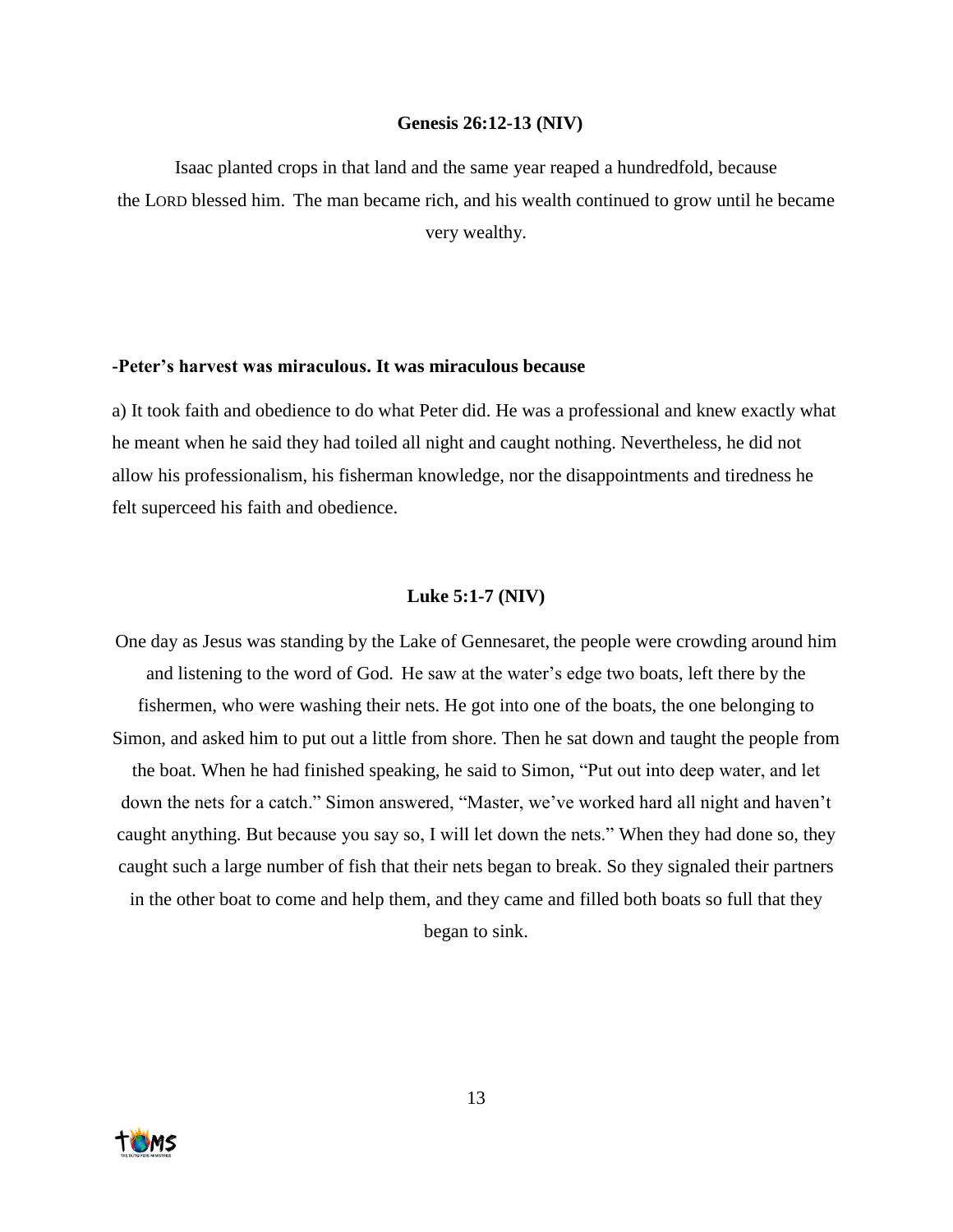Family remember that when it comes to a miraculous harvest, relationship with the king is imperative. It is not a quick fix activity. It takes time to build relationship and it takes effort to maintain it. Why is relationship imperative. It is because

- i) We do not only need the Lord at the level of the harvest. You need instruction on where to sow and immediately your seed is planted, you need to start inclining your ears to hear what instruction He plans to give you when it comes to the harvest. All these steps are relationship dependent.
- ii) Faith is only possible when we relate with Him by spending time in the word. Faith is the word. The word of God is a necessary tool in bringing forth a hundredfold/miraculous harvest.
- iii) As a child of God, obedience is as a result of relationship. We obey because we love Him. We obey because it is evidence of our growth. We obey because we acknowledge that He knows best and has our best interest at heart. If that is the case, we ought to obey when it comes to His instructions on when, where, how to sow and harvest.

# **6) Kingdom Harvest Discuss!**

Overtime, farmers will literally know what affects their harvest and find ways to take care of it. So, it is with kingdom harvest. There are many factors that affect kingdom harvest and for the purpose of this study, we will identify 4 factors.

- There are 4 things that affect your harvest;
- 1) The Seed (quality of the seed, quantity of the seed) The quality (how good the seed is) and the quantity (how many seeds there are
- 2) The Soil (person, organization, etc.) It is our responsibility to examine the soil we sow into. It is important to sow into many grounds, however, do not sow randomly. Name your seed and target the ground. For example, if your target is "wealth" in the kingdom, a good scripture to use is Hebrews 7:7 (NIV) – "And without doubt the lesser is blessed by

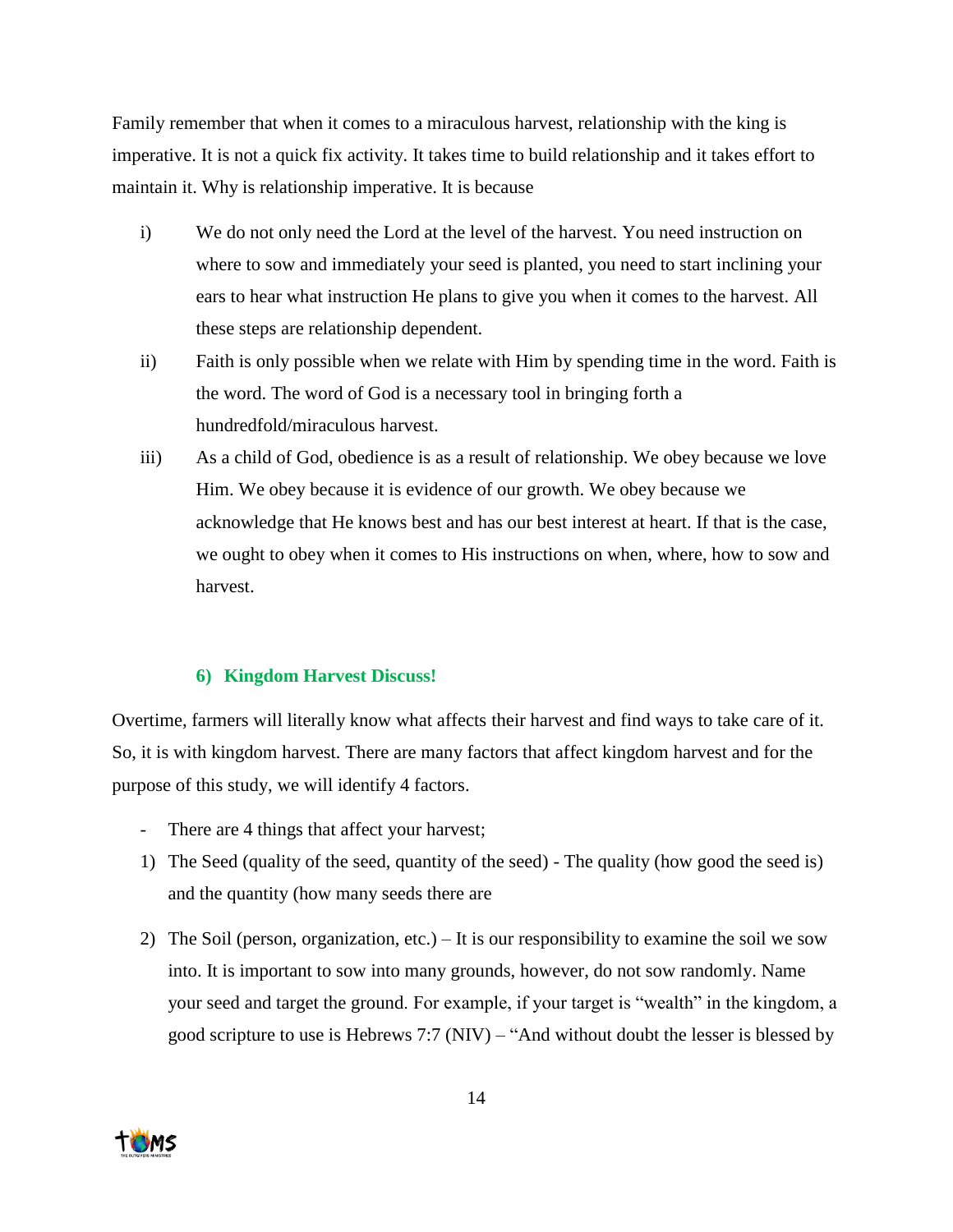the greater." Therefore, for you to effectively sow and receive a harvest of wealth, your target is to sow into the wealthy in order to receive a harvest of wealth in your life.

3) Rain and Sunshine (environmental factors e.g. spiritual atmosphere, physical preparedness, etc.) - How is the spiritual atmosphere of your life and the seed you sowed? Are you watering the seeds you sowed? If so, how are you watering the seeds? After planting your seed, the word of God is the water to use in order to water your seeds and be guaranteed that your seeds will bring forth a harvest.

How prepared are you to receive a harvest? While waiting for your seeds to produce the expected harvest, use the waiting season to prepare yourself for the harvest so that your harvest will be a blessing indeed.

4) Discerning the harvest - Your ability to discern the harvest (by being spirit led) will prevent you from dropping your harvest. The Holy Spirit is the only one who can help you discern your harvest and He does so by opening up your physical eyes and your understanding to see and know when your harvest is ready.

To discern is different from speculating. To discern requires the Holy Spirit and to speculate, is guess work. To discern is to perceive, recognize, to be aware, conscious, and to identify.

**\*Remember, your lack of discernment can cause you to drop your harvest.**

## **Case in point: Peter and the Church.**

**Acts 12:5 NKJV -** Peter was therefore kept in prison, but constant prayer was offered to God for him by the church.

**Acts 12:12-15 NKJV -** So, when he had considered *this,* he came to the house of Mary, the mother of John whose surname was Mark, where many were gathered together praying. And as Peter knocked at the door of the gate, a girl named Rhoda came to answer. When she recognized Peter's voice, because of *her* gladness she did not open the gate, but ran in and announced that Peter stood before the gate. But they said to her, "You are beside yourself!" Yet she kept insisting that it was so. So they said, "It is his angel."

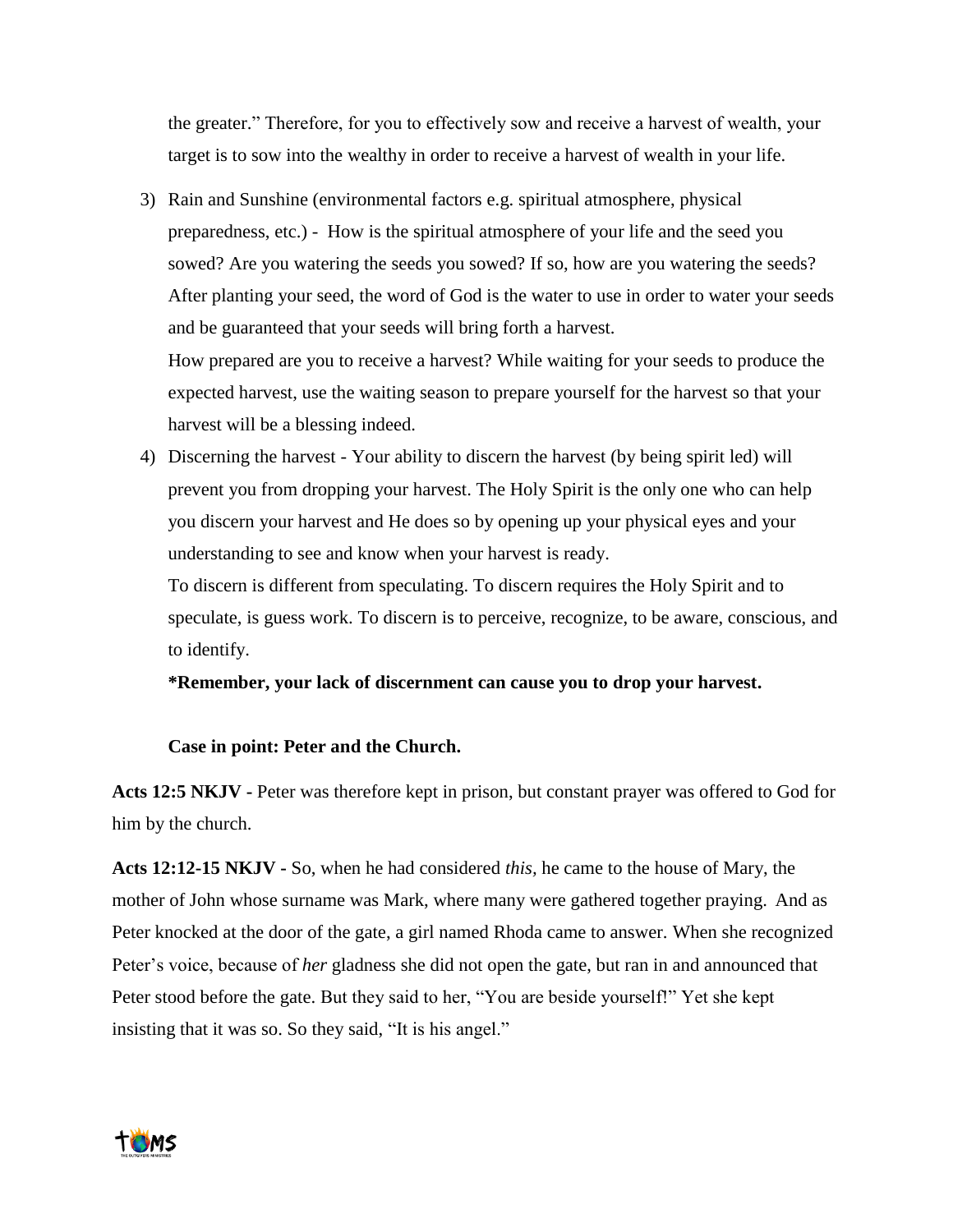There are 3 lessons we can learn from this story as concerns harvest:

- 1) We are told that Rhoda *recognized* (Acts 12:14) the harvest (Peter) and instead of harvesting, she ran back to the house leaving Peter at the door. \*Sometimes, we do not need a second opinion during harvest. When the fruit is ripe, harvest, lest you drop the harvest.
- 2) Harvest season can be busier than the seed sowing season; so do not let your emotions get in the way. So do not let your emotions get in the way, lest you delay and drop your harvest. We are told in Acts 12:14 NKJV - When she recognized Peter's voice, because of *her* **gladness** she **did not open** the gate, but ran in and announced that Peter stood before the gate.
- 3) During harvest season, it is not your responsibility to convince those around you that is your harvest season. It could be harvest for you, but night for another. \*Prevent your harvest from dropping by responding promptly. Acts 12:14-15 (NKJV) - When she recognized Peter's voice, because of *her* gladness she did not open the gate, but ran in and announced that Peter stood before the gate. But they said to her, "You are beside yourself!" *Yet she kept insisting* that it was so. So they said, "It is his angel."

# ➢ **Jesus Knew that discerning the harvest could be a challenge for most and made this statement:**

## **John 4:35 NKJV**

Do you not say, 'There are still four months and *then* comes the harvest'? Behold, I say to you, lift up your eyes and look at the fields, for they are already white for harvest!

-It is not in our place to predetermine how long it should take before we reap a harvest. Our greatest responsibility is to rely on the Holy Spirit to help us discern the harvest. He will lead us on where to harvest, when to harvest, what to harvest and more.

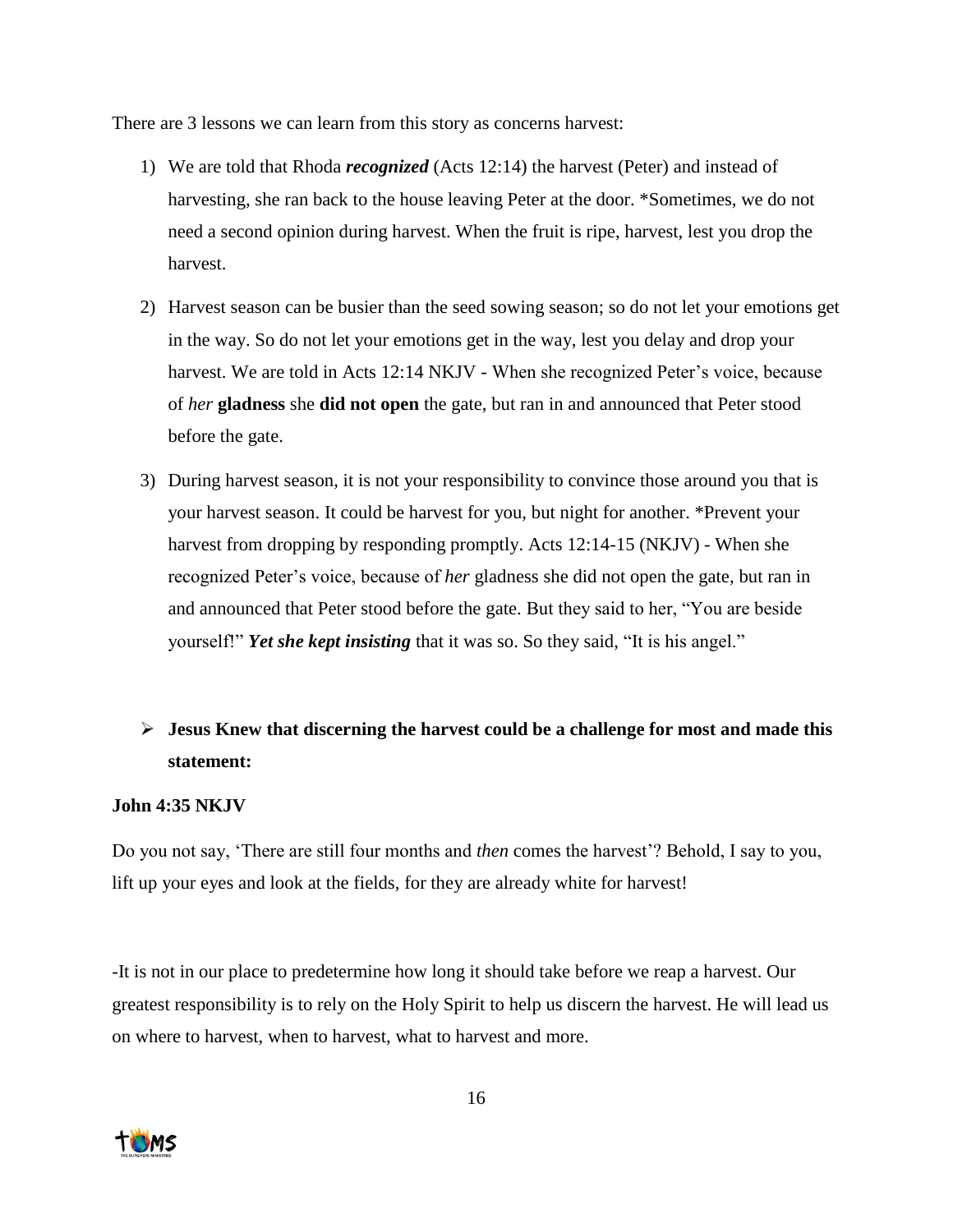## ➢ **Everything in the kingdom is seedtime and harvest**

Some laws that govern kingdom harvest include;

1) We reap based on how we treat our local church. The people, the building and the contents. Haggai 1:4-11 (NKJV).

Is *it* time for you yourselves to dwell in your paneled houses, and this <sup>[\[a\]](https://www.biblegateway.com/passage/?search=haggai+1%3A4-11&version=NKJV#fen-NKJV-22845a)</sup> temple *to lie* in ruins?" **<sup>5</sup>** Now therefore, thus says the LORD of hosts: "Consider your ways!

**<sup>6</sup>** "**You have sown much, and bring in little;** You eat, but do not have enough; You drink, but you are not filled with drink; You clothe yourselves, but no one is warm; And he who earns wages, Earns wages *to put* into a bag with holes." **<sup>7</sup>** Thus says the LORD of hosts: "Consider your ways! <sup>8</sup> Go up to the mountains and bring wood and build the <sup>[\[b\]](https://www.biblegateway.com/passage/?search=haggai+1%3A4-11&version=NKJV#fen-NKJV-22849b)</sup> temple, that I may take pleasure in it and be glorified," says the LORD. **<sup>9</sup>** "*You* looked for much, but indeed *it came to* little; and when you brought it home, I blew it away. Why?" says the LORD of hosts. "Because of My house that *is in* ruins, while every one of you runs to his own house. **<sup>10</sup>** Therefore the heavens above you withhold the dew, and the earth withholds its fruit. **<sup>11</sup>** For I called for a drought on the land and the mountains, on the grain and the new wine and the oil, on whatever the ground brings forth, on men and livestock, and on all the labor of *your* hands."

The key to Haggai is that, "you sowed much and brought in little." Therefore, your harvest was affected.

-To build the house of God is the best seed you can sow if you want a home.

-Do you go to church? First things first.

-If you do not go to church, how do you even know the state of the house of God?

2) Your harvest should never be smaller than your seed sown. If it is, it therefore means you are either living in disobedience (e.g. forsaking the house of God) or operating under a curse.

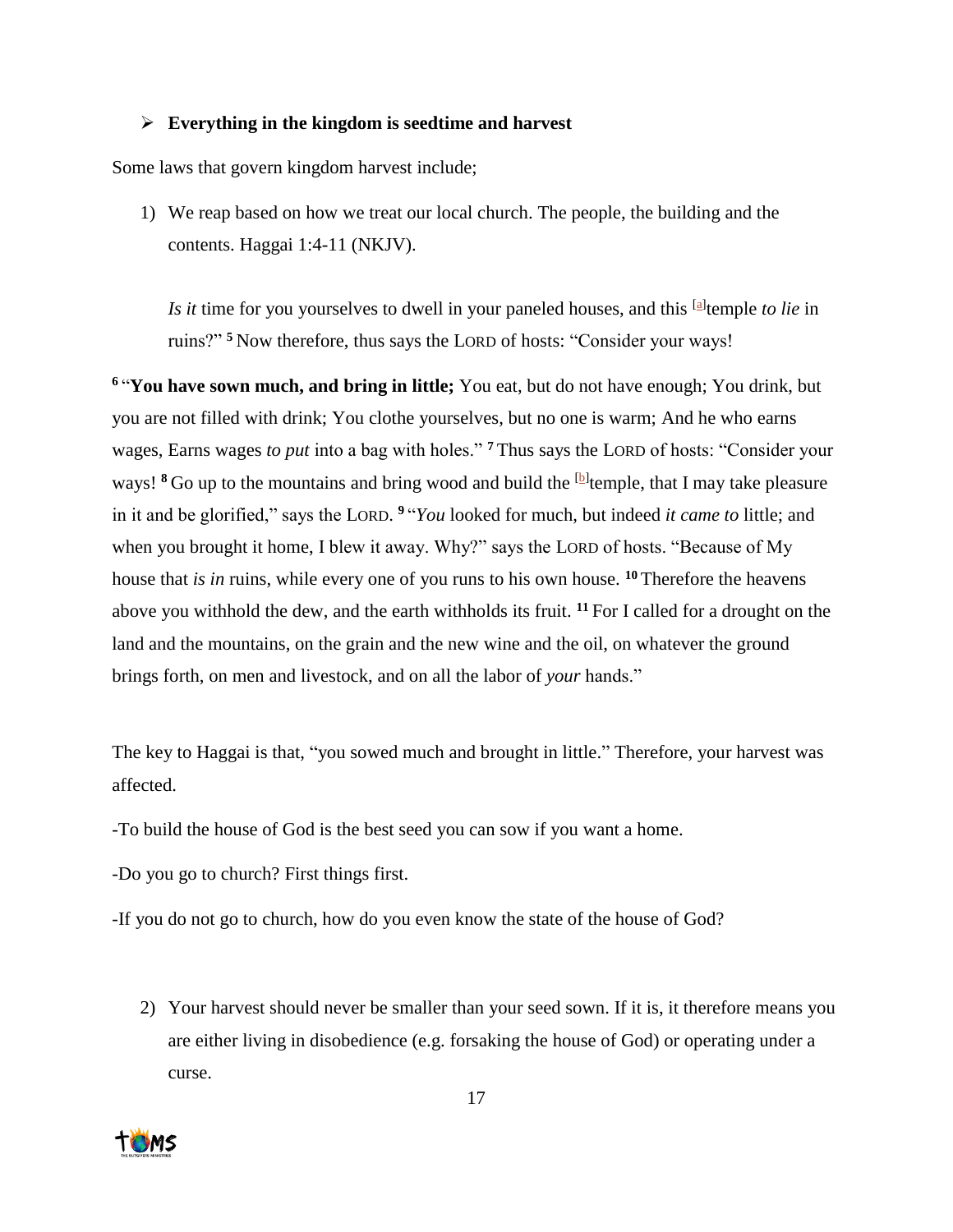- 3) Reaping is usually in proportion to the seed sown.
- Quantity: Meaning large seed will produce a large harvest; definitely, larger than the seed sown (for e.g. the harvest received from a grain of corn planted versus the harvest received from many grains of corn, will vary).
- Quality: The quality of your seed will affect your harvest. Examine your seed before sowing it. A bad seed may not produce any harvest at all.
- 4) We reap only where seeds have been sown Galatians 6:7-8

# **Galatians 6:7-8 NKJV**

Do not be deceived, God is not mocked; for whatever a man sows, that he will also reap. For he who sows to his flesh will of the flesh reap corruption, but he who sows to the Spirit will of the Spirit reap everlasting life.

- Reaping is not always unto yourself. E.g. Your seed of prayers for another person will cause that person to receive a harvest. Just like it will for you if someone else was praying for you.
- Do not deceive yourself and do not let anyone else deceive you that God can be mocked. Most often, we make statements like, "I did not even pray for these but God gave me"; "I did not work for this but I got it", etc.

God cannot be mocked, there is someone sowing seeds of prayers, finances, love, etc. for you somewhere.

**Summarily, you can become a beneficiary of a harvest in which you did not sow a seed for. However, the principle remains unchanged "You reap where seeds are sown".**

5) We reap the same kind of seed sown – direct your seed, name it.

# **Genesis 1:11 NKJV**

God said, "Let the earth bring forth grass, the herb *that* yields seed, *and* the fruit tree *that* yields fruit according to its kind, whose seed *is* in itself, on the earth"; and it was so.